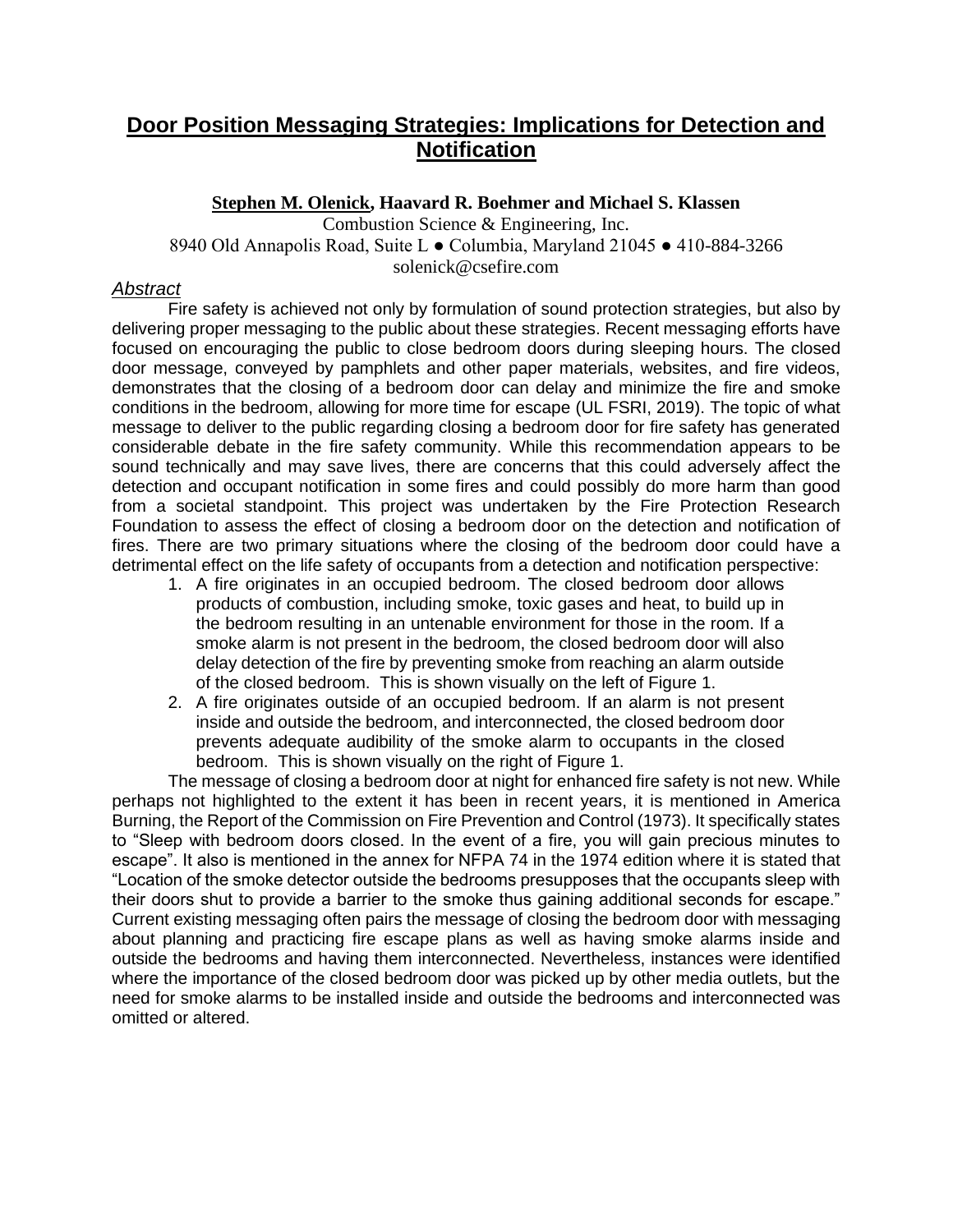

<span id="page-1-0"></span>**Figure 1.** Scenarios of concern regarding a closed bedroom door at night. Fire dynamics/detection scenario (left) and notification/audibility scenario (right).

The potential magnitude of the problem related to the above scenarios was assessed. Major changes to residential smoke detection and alarm requirements were introduced in the 2007 edition of NFPA 72, *National Fire Alarm and Signaling Code*. In the residential chapter, smoke alarms were required in all sleeping and guest rooms, outside each bedroom and on every level of the unit compared to previous editions where alarms were only required on each level and outside sleeping areas. The alarms were also required to be interconnected in 2007. As of 2019, all US states have adopted the 2007, or newer, edition of NFPA 72 for new construction which should therefore follow the requirement for interconnected alarms inside as well as outside bedrooms (NFPA, 2019). Therefore, all future home construction in the US should conform to the requirements of having interconnected smoke alarms in all bedrooms and in the hallways. Nevertheless, it was discovered that despite code requirements for smoke alarms inside and outside the bedrooms and interconnection being present in NFPA 72 for over 10 years, fewer than half of U.S. residences have smoke alarms in the bedroom and fewer than a quarter have interconnected alarms (Ahrens, 2019). Therefore, the potential magnitude of this problem is large.

The fire science literature was analyzed to evaluate the effect of a closed bedroom door on the number of adverse outcomes that may result from fires originating in the bedroom (Bukowski et al., 2008; NFPA Task Group, 2009). In addition, calculations on the effect of a closed bedroom door on the audibility of a smoke alarm were used to estimate the number of adverse outcomes caused by occupants not waking to the alarm (Butler, Bowyer, and Kew, 1981; Halliwell and Sultan, 1986; Bruck and Ball, 2005). The increased non-success rates from these situations were combined with statistics on smoke alarm presence, the prevalence and origin of residential fires, and occurrences of fatalities in residential fires to quantify the overall number of expected adverse outcomes due to closing the bedroom door (Ahrens, 2018; Ahrens, 2019). These were compared with the number of fire fatalities where a closed bedroom door may offer a benefit based on fire incident statistics. Overall, it was found that the increase in the number of adverse outcomes from a closed bedroom door were relatively small and that the potential benefit of closing a bedroom door was far greater. Specifically, 2–4% of residential fires may have an adverse outcome and 5-7% of fatalities may result from a closed bedroom door at night. This is to be compared with approximately 40% of residential fire fatalities that may benefit from the